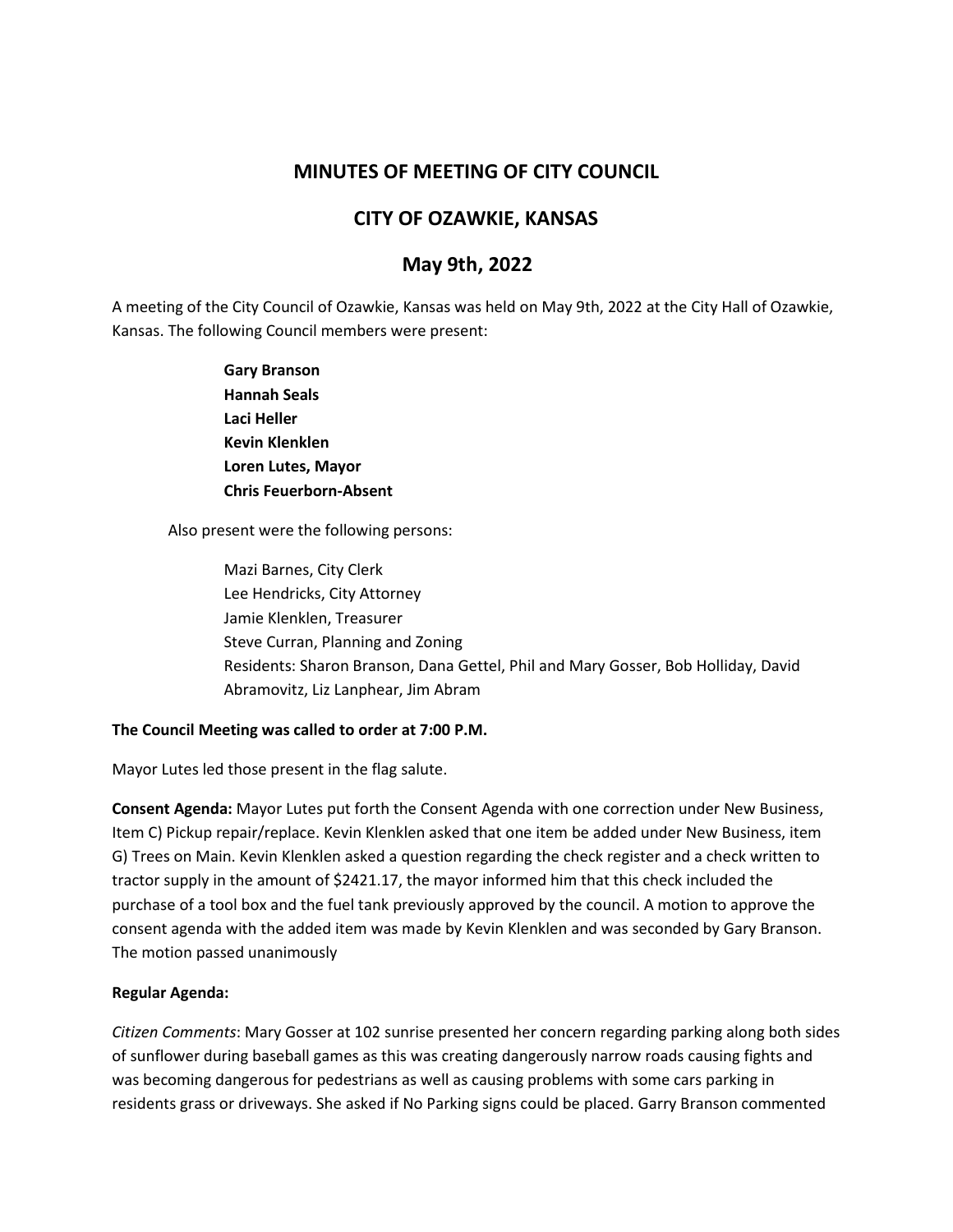that he would agree that No Parking signs should be added. A possible No Parking Ordinance will be discussed later in the meeting. Dana Gettel commented that the Garage Sales were a huge hit even with unpleasant weather.

*Council Comments*: Kevin Klenklen has received questions from citizens asking that a roll off dumpster be provided a few days every month for cleanup purposes. The mayor stated that if this next weekend with the cleanup went well this was a possibility that could be discussed.

## **Old Business**

## **a) Update Building Permit Ordinance**

Attorney Lee Hendricks reviewed the previous wording of ordinance 4-210 but did not have record of when it had ever been approved. The ordinance wording was amended to include that all additions including driveways, sidewalks, sheds etc. must go through the Planning and Zoning committee and the City Council for approval. The inspection fees were also updated per inspector Paul Crawford's recommendation. Lee Hendricks also added Gary Branson's recommendation that wording be added that replacements of fences driveway etc., if remaining the same size and in the same spot must fill out a building permit application but no fees shall be charged. A motion to approve new Ordinance 2022-05 was made by Gary Branson and was seconded by Hannah Seals. The motion passed unanimously.

### **New Business**

### **a) Annual Appointments**

The Mayor read off his list of recommended appointments as follows. Public Works operator: Michael Knight, City clerk: Mazi Barnes, Treasurer: Jamie Klenklen, Police Chief: Tim Bacon, City attorney Lee Hendricks, and Judge: Dennis Reiling. A motion to approve the appointments as listed was made by Gary Branson and was seconded by Hannah Seals. The motion passed unanimously.

### **b) Elect Council Chair**

Gary Branson nominates Kevin Klenklen as Council chair, Hannah Seals seconds nomination. The nomination passed unanimously.

### **c) Pickup Repair/Replace**

The current 2007 Ford pickup used by the city is in need of multiple repairs in the cost of over \$2200 in order to fix the AC. The mayor has found a 2015 Chevrolet Colorado for sale in the amount of \$15,300. This truck has 95,000 miles and is in good working condition. If the council chooses to purchase the new vehicle the current truck will be sold at around half the price of the new truck. Both Kevin Klenklen and Gary Branson state they believe the current pickup will have more repair needs arise and that the new truck would be more economical. A motion to approve the purchase of the newer truck and sell the old truck subject to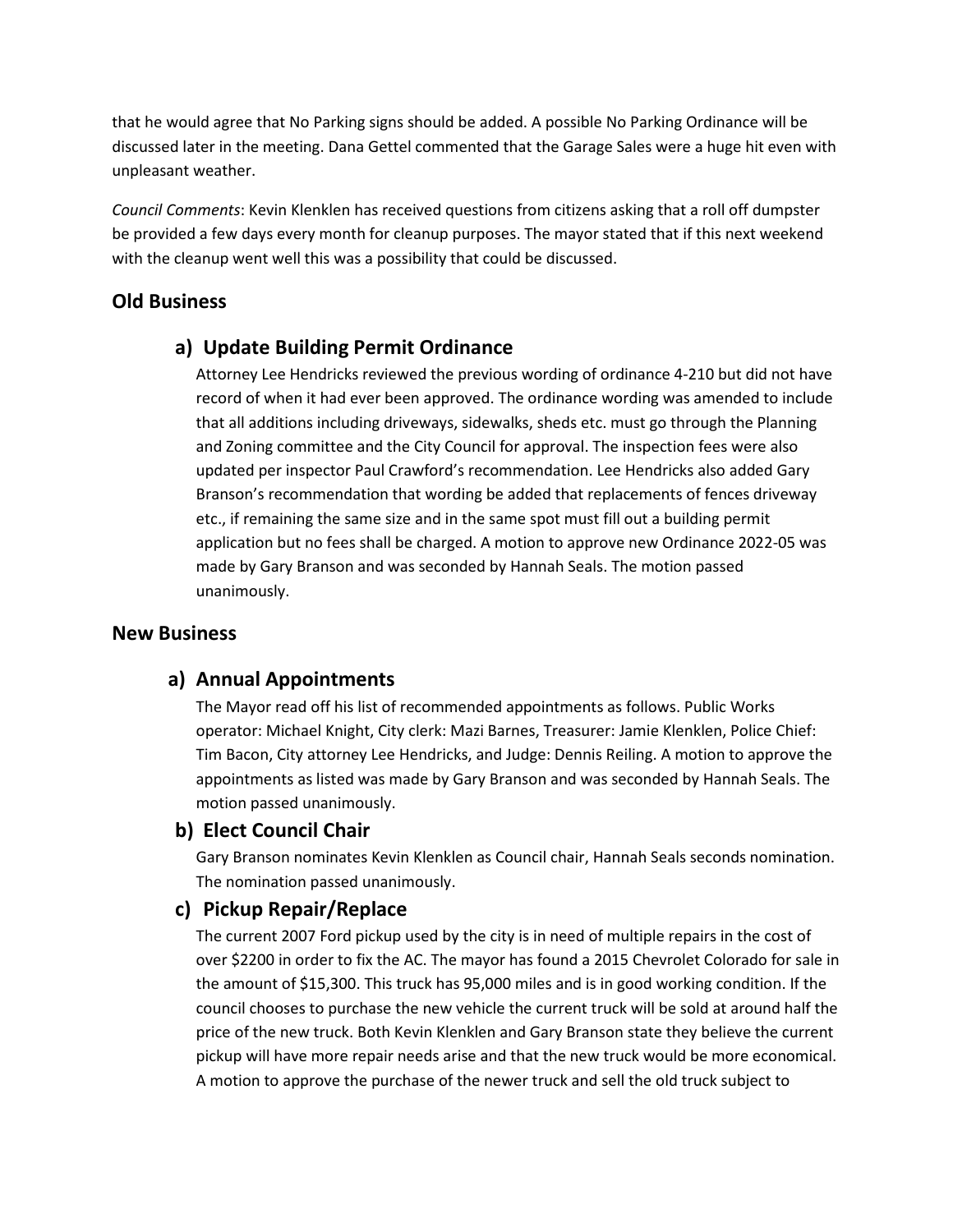inspection of new truck was made by Kevin Klenklen and was seconded by Laci Heller. The motion passed unanimously.

## **d) Shut off Valve plan**

Ehrhart is not ready to present their plan just yet but are working hard to get it ready, Kevin Klenklen would like the hydrants to be added to the plan as well.

## **e) Concrete Projects**

The Mayor has 2 more companies preparing bids. Gary Branson recommends that if a bid is received prior to the next meeting that movement be made to get the projects completed. A motion to empower the mayor to move forward with a reasonably priced bid from a reputable company was made by Gary Branson and was seconded by Kevin Klenklen. The motion passed unanimously.

# **f) Firework Stand**

A-Z Fireworks would like to place a stand by Casey's as they have in the past for the dates of June 27<sup>th</sup>-July 4<sup>th</sup> from 10am-10pm. Bob Holliday asks if the fire department inspects the stand. Kevin Klenklen states that he does not believe they have in the past but can if needed, Rob Abramovitz with A-Z also recommends their inspection and states that the Fire Marshall does inspect stands periodically. A motion to approve the A-Z Firework Stand with a fee of \$450 to be paid to the city was made by Kevin Klenklen and was seconded by Laci Heller. The motion passed unanimously.

## **g) Trees on Main**

Kevin has received complaints regarding two clumps of trees along Main/Goldenrod and asks if they can be removed and the area cleaned up. Hannah Seals adds that Laci Heller had mentioned some trees along Sioux needing to be removed in a previous meeting and asks that those trees be included in the bids. A motion to ask for bids on tree removal was made by Kevin Klenklen and was seconded by Hannah Seals. The motion passed unanimously.

# **h) Parking Ordinance**

Gary Branson points out that part of the parking problem needs to be addressed and corrected by the school as the city limits do not extend the entire length of the road. The Mayor will talk with the school. A motion to approve Ordinance 2022-06 for No Parking signs to be added along both sides of the street on the City owned portion of sunflower was made by Gary Branson and was seconded by Hannah Seals. The Motion passed unanimously.

# **REPORTS**

## **a) Mayors Report**

The Mayor and Hannah Seals attended the Kansas Mayors Association the previous weekend bringing back new information. The main takeaway of the conference was how to deal with conflict residents within cities as well as new information regarding the Revenue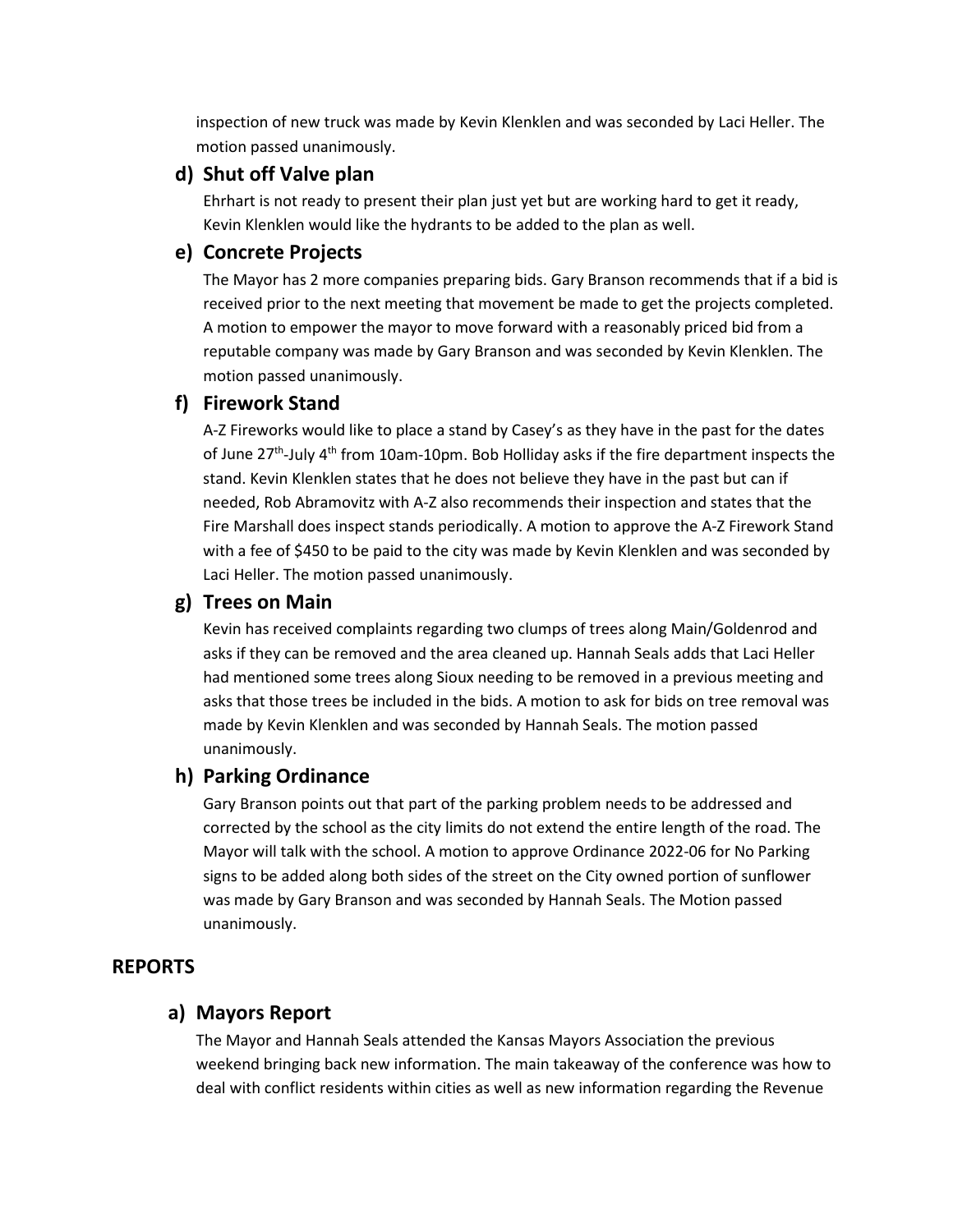Neutral Rate. The Mayor states that it is still in the Cities best interest to exceed the Revenue Neutral rate as we did in the past. He will also be reviewing personnel policies and updating them as needed.

Grants- The drainage project has picked up additional drainage spots along Main and Kansa and this project is making headway.

The Mayor would like to start demolition of the old water building starting by the safe cleanup of the chemicals still present inside.

## **b) Planning & Zoning**

Eric and Tatum Eck submitted application to build a new house at the corner lot of central/kansa. Planning and Zoning saw no issues and recommend approval. A motion to approve this permit 22-10 was made by Kevin Klenklen and was seconded by Laci Heller. The motion passed unanimously.

Rob Fisher of 613 Kansa submitted application for a 12X8 shed. Planning and zoning saw no issues and recommended approval. A motion to approve this permit 22-8 was made by Gary Branson and was seconded by Kevin Klenklen. The motion passed unanimously.

Steve Curran of 104 Sunrise Ct submitted application for a 30X40 garage building to be placed on his corner lot. Planning and Zoning saw no issues and recommended approval. A motion to approve this permit 22-9 was made by Gary Branson and was seconded by Hannah Seals. The motion passed unanimously.

### **c) Governmental Affairs**

Nothing to report.

## **d) Law Enforcement**

Hannah Seals reported on behalf of Chief Tim Bacon that Ozawkie PD had 4 code Enforcements,2 stop sign violations 1 accident and 1 arrest. Tim also reported there were no issues at the Garage Sales.

## **e) Parks**

The restroom is nearing completion. The concrete pad for the hot spot is ready to be poured. Gary Branson asks that anyone interested in helping put up the new playground equipment please meet with him or Sharon. The Mayor adds that City Inspector Paul Crawford has a lot of experience and would be helpful with the playground.

## **f) Streets**

Nothing to report.

## **g) Utilities**

There was a water Leak Friday night in the water pit that has been fixed. Public Works operator Michael Knight is currently at training for his certifications.